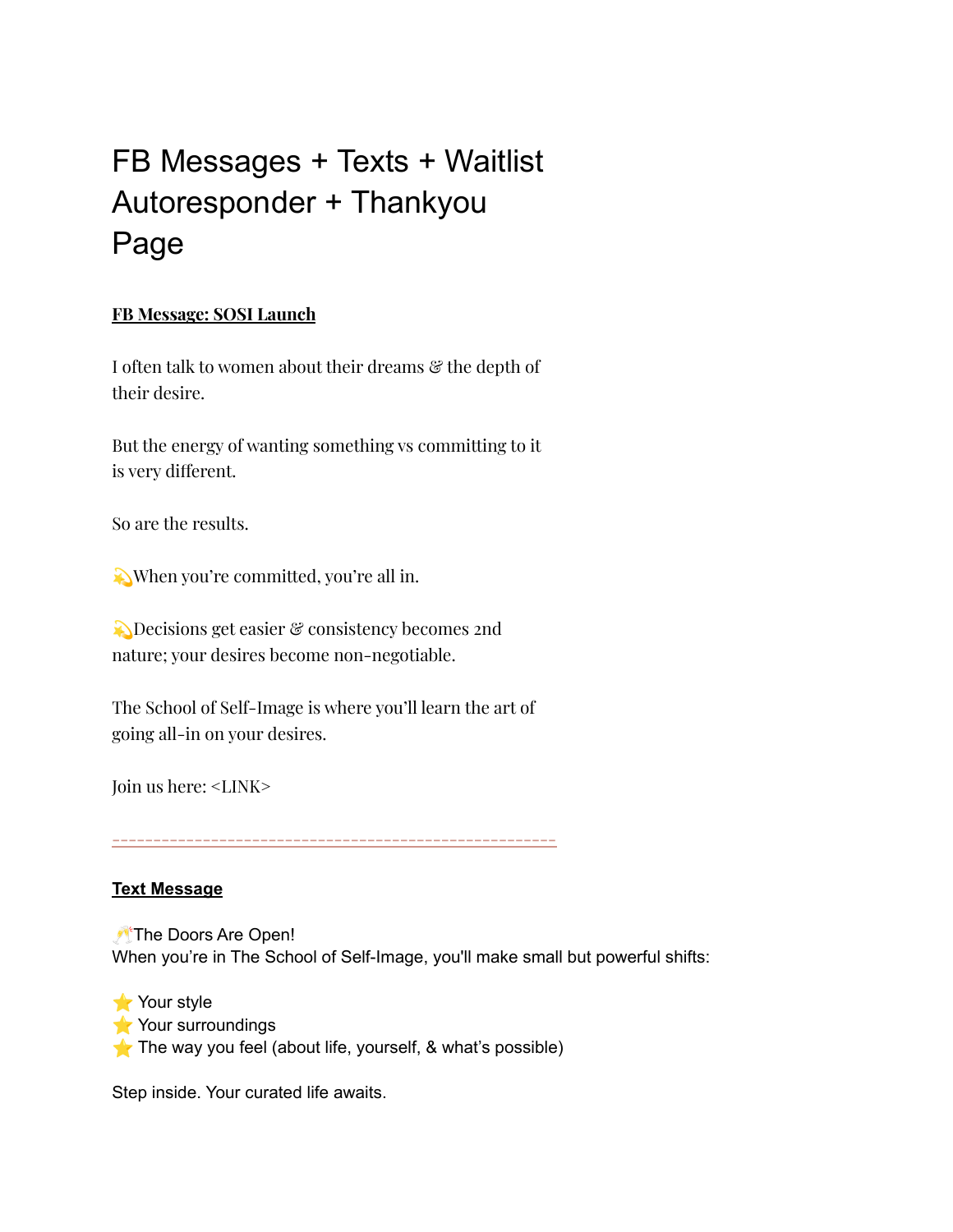Join here: <LINK>

#### **Text (160 characters or less)**

The School of Self-Image is Open! Join us & start making small but powerful shifts  $\blacktriangleright$  Transform Your Life $\blacktriangleright$ 

<<LINK>> Reply Stop to Stop

## **Autoresponder for waitlist SOSI LIVE Event:**

**Subject:** You'll be the first to know ...

**Preheader:** We're sorry we couldn't get you in this time, but *don't worry*- we'll be doing it again.

#### **Body:**

Dear { Name }

Wow, what an incredible response to our first School of Self-Image event, SOSI BEACH LIVE; the seats went *FAST.*

We're sorry we couldn't get you in this time, but *don't worry* – we're already planning something soon.

We're thrilled to see you on the waitlist!

Keep your eye on your inbox because you'll be the first to know when the next event is released.

With love,

-------------------------------------------------------------------------------------

**Thank you page:**